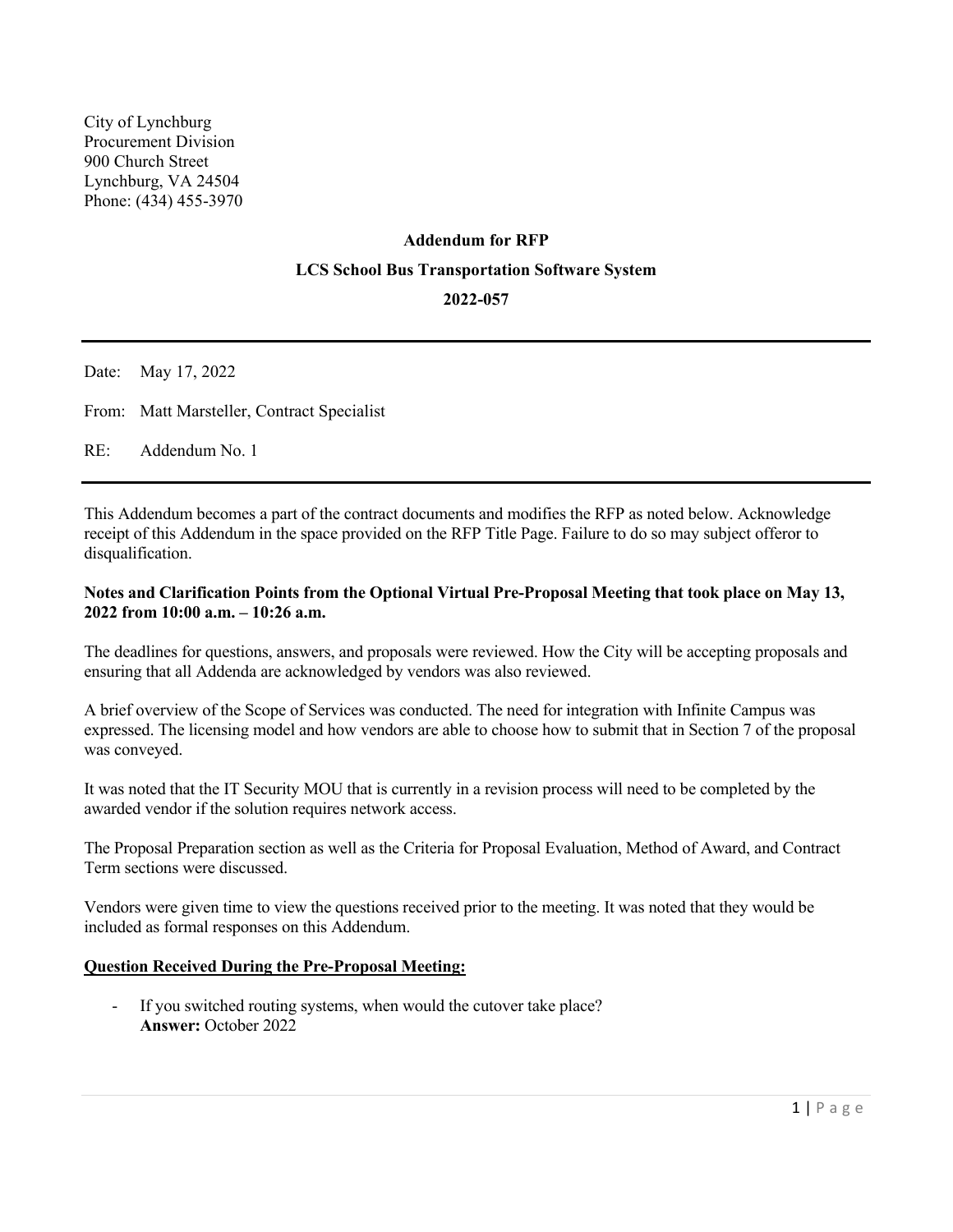## **Questions Received Prior to the Pre-Proposal Meeting:**

#### **GIS Services:**

Question 1: Does the district provide transportation to any surrounding counties? If so, which counties? **Answer:** No

Question 2: Do you have a preferred map source? **Answer:** No

Question 3: Does the school have a county GIS department we can work with to determine map source? Contact Name: Lynchburg GIS Phone Number: 434-455-3961; gis@lynchburgva.gov **Answer:** See Above

## **Routing**:

Question 4: How many transportation personnel will be trained as users in the routing software? Full access 5 and read-only 3

Question 5: How many people will need training on the boundary planning portion of the application, if any?

# **Answer:** 5

Question 6: In how many separate locations will staff be located during training? **Answer:** 1

# **AVL Software**:

Question 7: How many users will need to be trained to use the Automatic Vehicle Location (AVL) software? **Answer:** 8

#### **District Portal**:

Question 8: How many people will need training on the web interface to look up routing and student busing information? **Answer:** 75

#### **Tablets:**

Question 9: Our tablets are portable but would require a mount/power supply to be installed on any vehicle where the tablets will be utilized. On how many vehicles does the district require that we install mounts? **Answer:** 119

Question 10: How many total tablets does the district need (consider number of drivers, number of buses, number of spares, etc.)? **Answer:** 80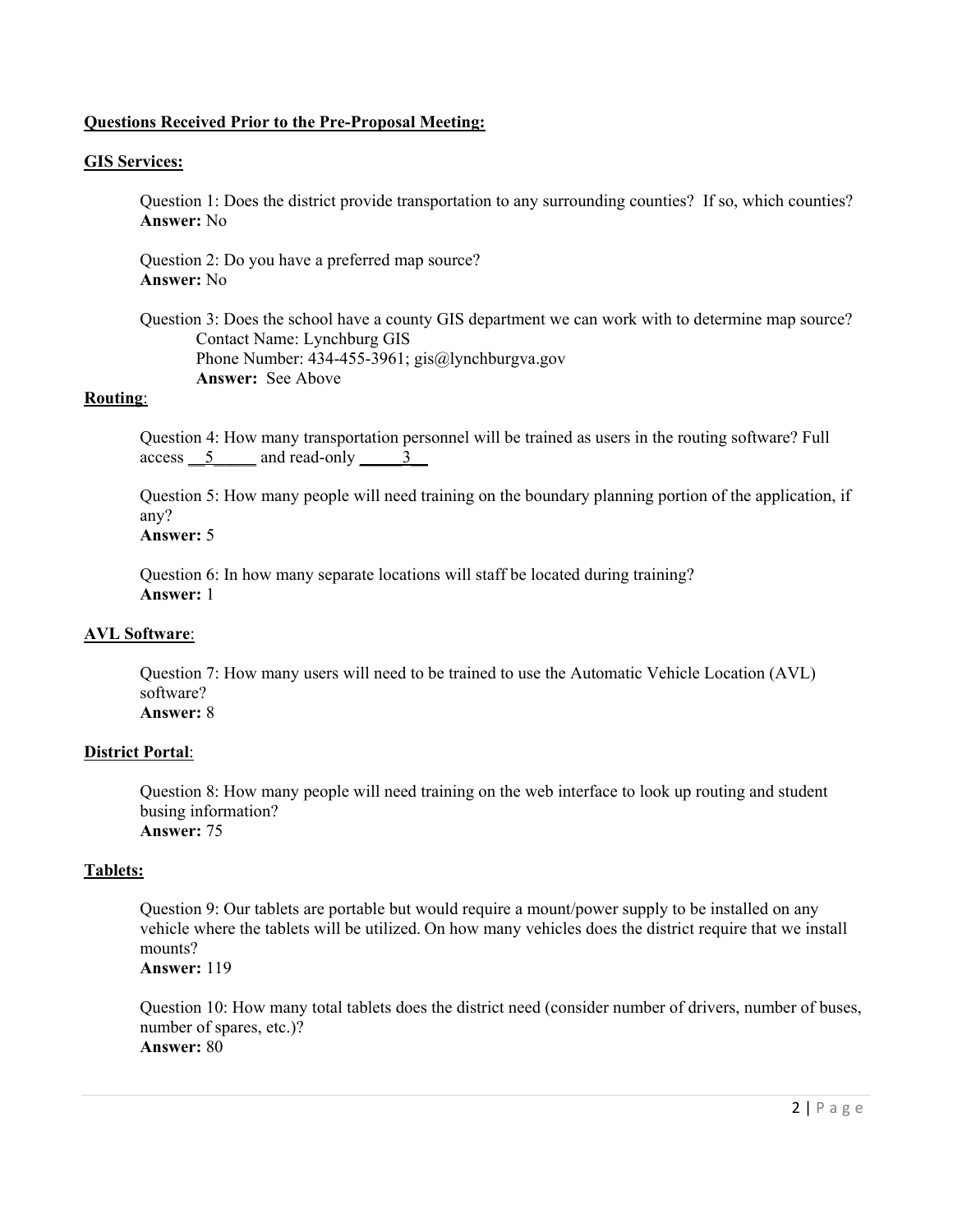Question 11: What is the total number of drivers who will be using the onboard tablet for navigation? **Answer:** 65

Question 12: How many others at the district will need to be trained on the tablet? **Answer:** 5

Question 13: In how many locations are buses stored? **Answer:** 1

Question 14: If there are multiple bus locations, is it possible to consolidate the fleet to one location during GPS installation? If not, please provide locations of each site. **Answer:** N/A

Question 15: Will GPS installers have access to the district's fleet on evenings and/or weekends? **Answer:** Yes

#### **Student Ridership**:

Question 16: Does the district currently have RFID cards?

- a. If yes, what type and how many? **Answer:** No
- b. How many vehicles are currently equipped with RFID readers? **Answer:** 0

Question 17: How many vehicles is the district planning to equip with card readers? **Answer:** 116

Question 18: How many students will be issued cards? **Answer:** 8,000

Question 19: In addition to professional installation for Student Tracking devices, we will conduct selfinstallation training for district staff. How many people will need to be trained? **Answer:** 5

Question 20: How many people outside of transportation need training for Student Tracking? **Answer:** 75

## **Questions Received After the Pre-Proposal Meeting:**

Question 21: What is the expected date for a decision and an award to the selected vendor? **Answer:** The end of June 2022

Question 22: What is the desired date for taking delivery of the software and starting training? **Answer:** September 2022

Question 23: What is the desired date for taking delivery of the hardware and starting training? **Answer:** Between July and September 2022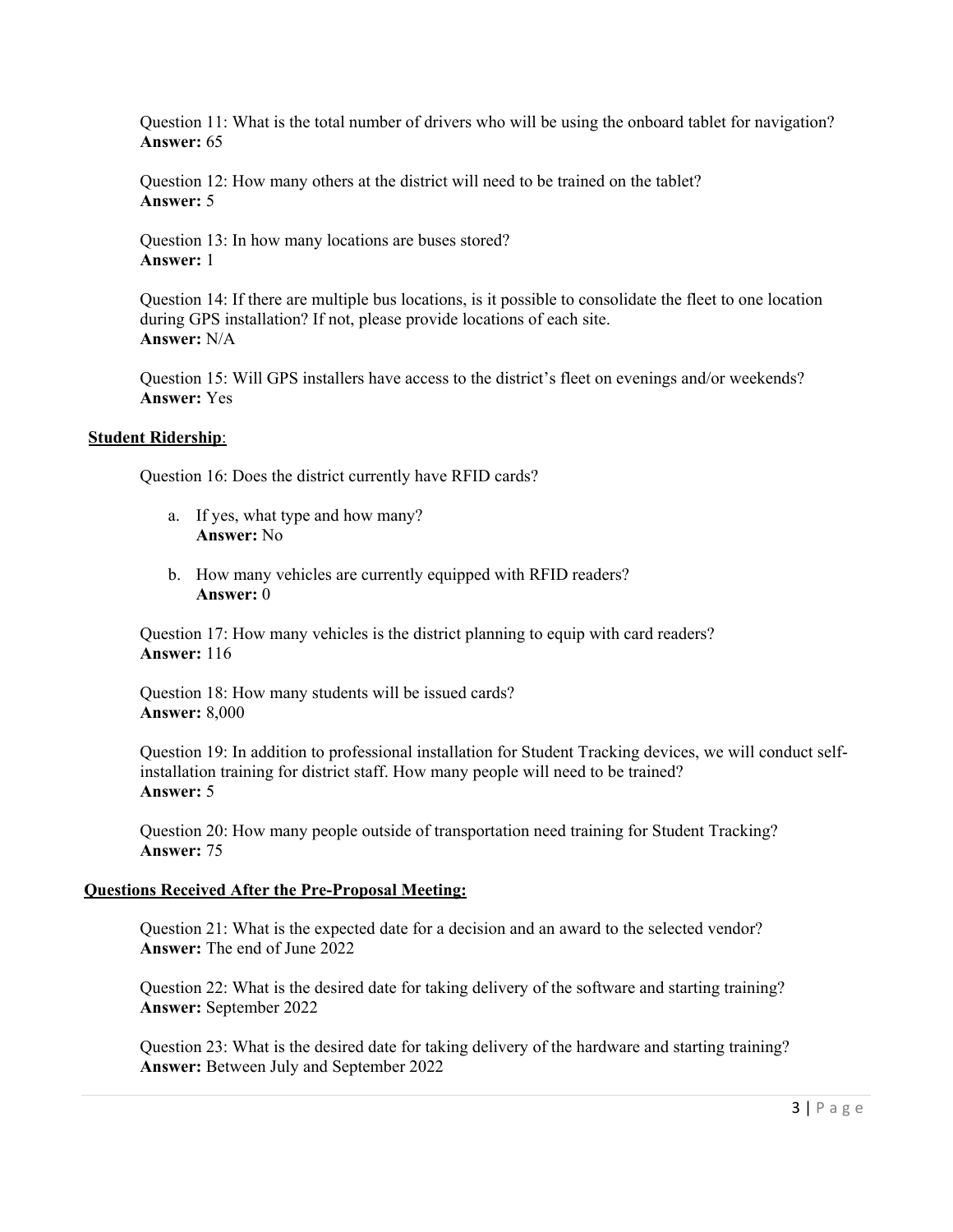Question 24: What is the desired date for full implementation of the specified software systems, including all District, student, map, route, field trip and other required data? **Answer:** December 15, 2022

Question 25: Is it the district's intent that district staff will implement the districts data, including routes, stops, schedules, geocoding  $\&$  map editing, and implementation of related data during the training process or does the district expect the vendor will implement the districts data, including routes, stops, schedules, geocoding & map editing, and related data? **Answer:** LCS is open to either option.

Question 26: How many staff members will need training and access to the routing and planning software for editing purposes vs. read-only access? **Answer:** Editing - 5, Read-Only - 4

Question 27: What county map or maps are required to encompass the district's entire service area? Please specify. **Answer:** Lynchburg City

Question 28: How many buses, vans or other type vehicles operate on a daily basis for transporting students to and from school?

a.Number of buses servicing Regular needs students? **Answer:** 59

b.Number of buses servicing Special needs students? **Answer:** 17

Question 29: How many students are transported daily?

**Answer:** A total of 7,578 students have assigned transportation. LCS doesn't see the need for breaking out the number of students for this RFP as requested below.

- a.Number of Regular needs students? **Answer: N/A**
- b. Number of Special needs students? **Answer: N/A**
- c.How are the routes tiered, by grade, school, other, please specify? **Answer:** School and special programs

Question 30: Does the District own and operate a GPS (Global Positioning System) technology on its school bus fleet? If so, what system is used? And does the district intend to continue using its current GPS technology?

**Answer**: Currently, LCS uses VEO Now and LCS is open to keeping or switching.

Question 31: Is it the intent of the RFP that the vendor's response include a cost proposal for GPS hardware in addition to the routing and scheduling software system? **Answer:** If the GPS hardware is needed for the student tracking component, LCS would like the cost in the proposal.

Question 32: How many Regular Needs bus routes operate in the home to school transportation? Route definition, one trip with an empty bus at the first bus stop and ends after all students has been dropped off at their school.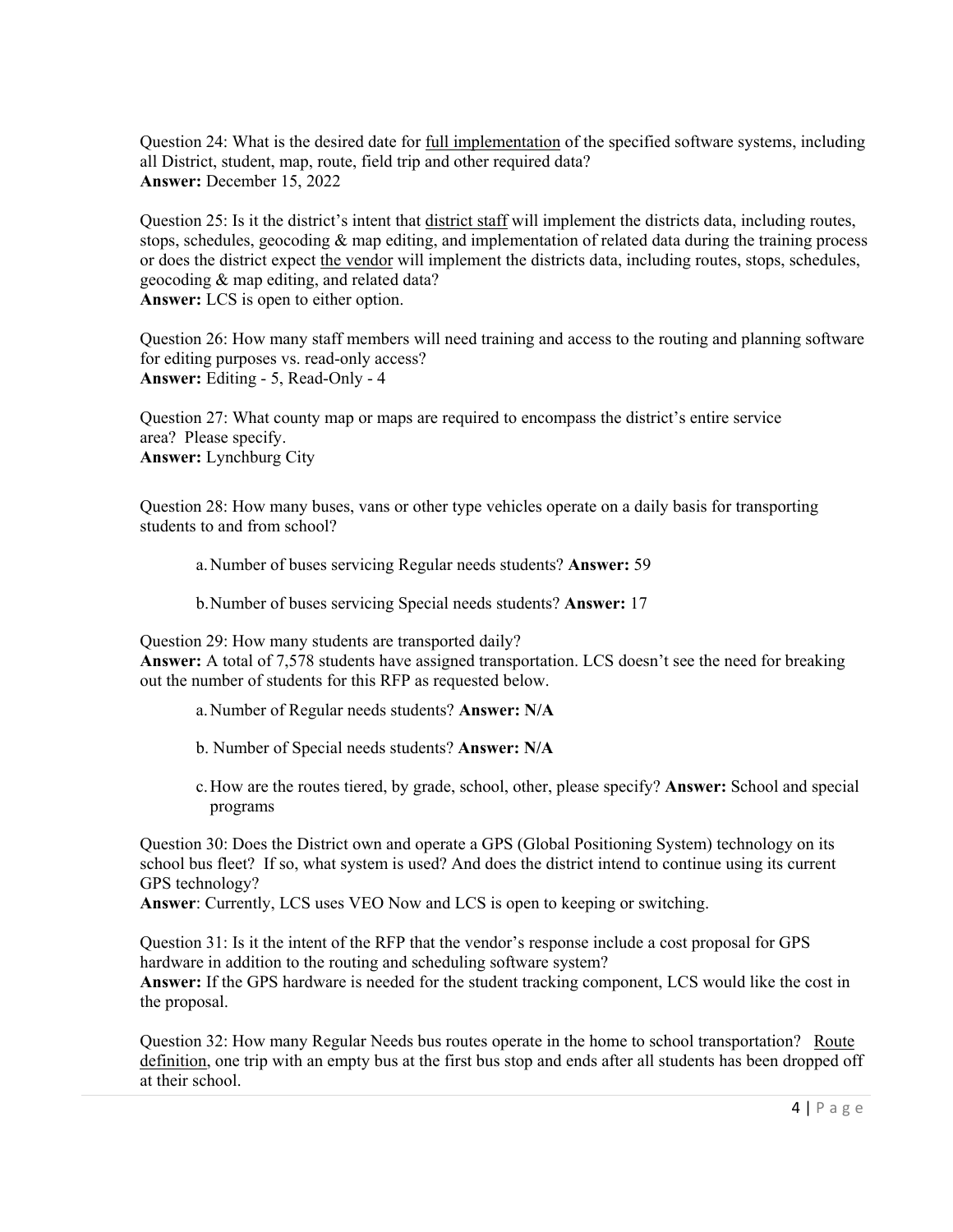**Answer:** 183

Question 33: How many Regular Needs bus routes operate in the pm for school to home transportation? Route definition, one trip with a full bus at the school and ends after all students has been dropped off at their home/stop locations. **Answer:** 183

Question 34: Are your AM and PM bus routed mirrored. (ex. your PM runs are the same as your AM runs only flipped around) **Answer:** About 98% of the routes are mirrored

Question 35: Can you please provide a complete asset list for the 119 vehicles requiring tablet mounts? **Answer:** See Attachment A LCS Vehicle List

Question 36: In the pre-proposal conference meeting, it was discussed that if the district were to replace its current routing solution you would not implement the new solution until October. However, can you clarify if your intent is to then also not implement the student tracking and parent application for tracking their student's bus until October as well, or are these applications to be up and running for your fall opening?

**Answer:** LCS will not be implementing anything until October. Hardware can be installed at any point and students can be issued ID cards at any point, but LCS will not go live on software until October.

## **Optional Virtual Pre-Proposal Meeting City Staff Attendees:**

John Collins – LCS Hope Custer – LCS Barbara Rypkema – LCS Matt Marsteller – City of Lynchburg

## **Optional Virtual Pre-Proposal Meeting Vendor Attendees:**

Jeff Ornstein – Tyler Technologies Ryan Smithson – Tyler Technologies Sam Stone – EZ Routing Kelly – EZ Routing Joe Rossi – Transfinder Bridget Moore – Transfinder Pete Salinas – Edulog Carter Young – Edulog Joe Winkler – WheresTheBus Sam Arciprete – WheresTheBus Brian Gay – Trip Spark Technologies Sophie Bandarkar – Via Transportation Binford Sloan - BusPlanner

# **ATTACHMENT A: LCS VEHICLE LIST**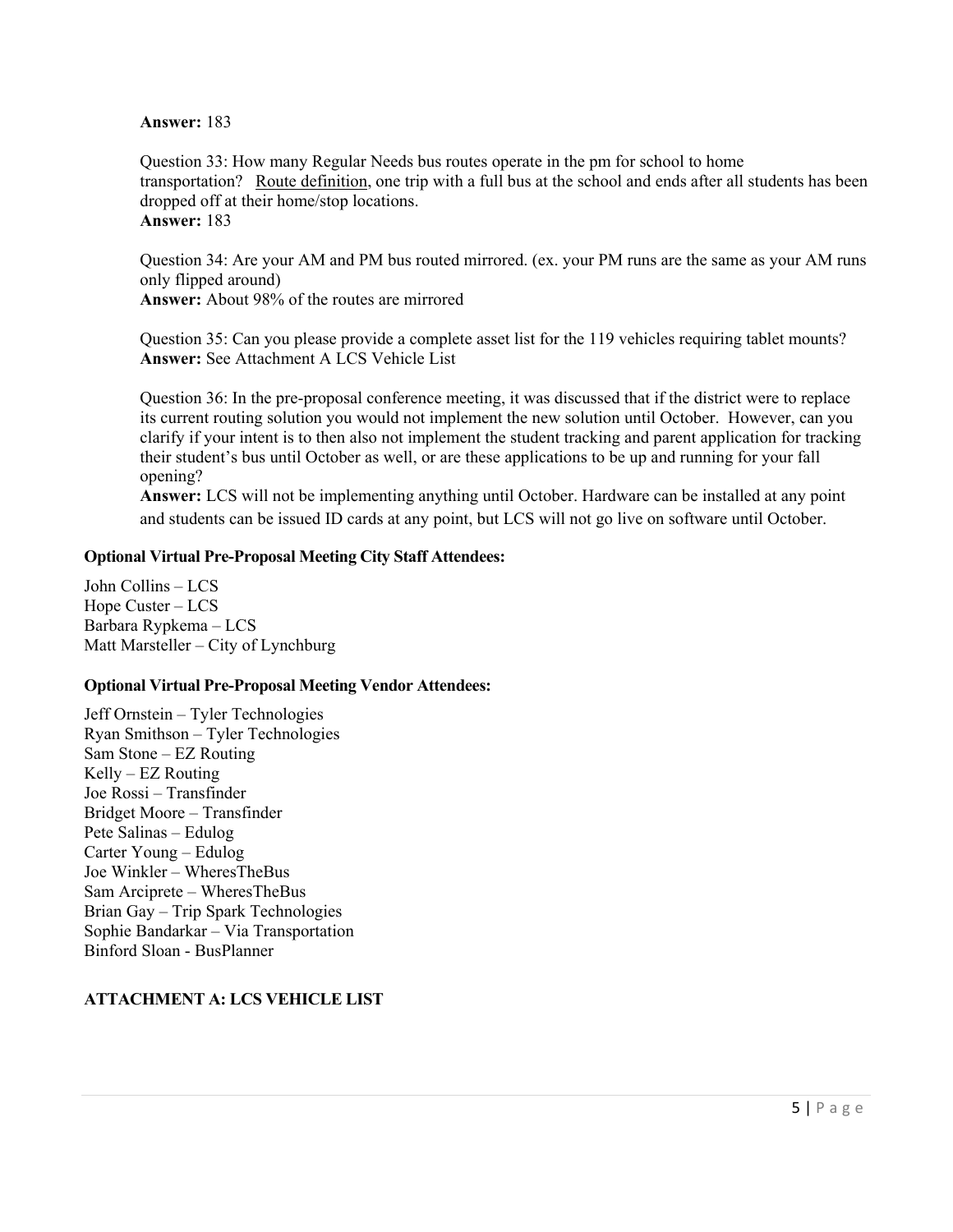# **READ TERMS AND CONDITIONS AND SIGN**

In compliance with the above RFP, and subject to all the conditions hereof, the undersigned offers and agrees to comply with any or all of the terms and conditions contained herein, or as mutually agreed upon by subsequent negotiations. This form shall become part of the final file.

| Company Name:         | Address:         |         | Date: |
|-----------------------|------------------|---------|-------|
| Authorized Signature: |                  | Title:  |       |
| Print Name:           | _Telephone No.:_ | E-mail: |       |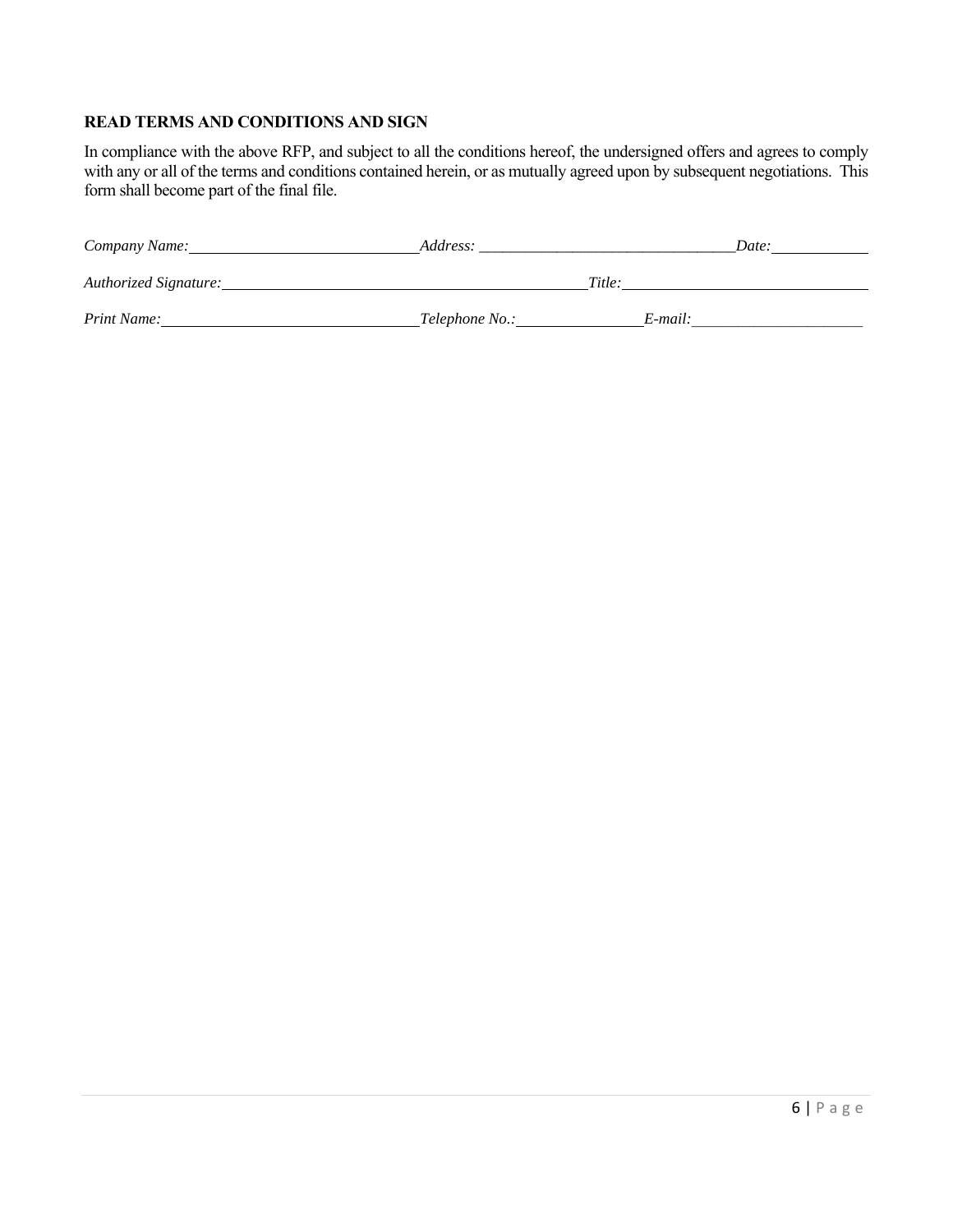| Year | Make                         | <b>VIN</b>                              | Vehicle # Notes |  |
|------|------------------------------|-----------------------------------------|-----------------|--|
|      | 2017 Thomas SH Bus           | 4UZABPDT1HCHL0097                       | 1               |  |
|      | $2017$ Thomas C <sub>2</sub> | 4UZABRDT0HCJA6344                       | $\overline{2}$  |  |
|      | 2015 Thomas SH               | 4UZABPDT5GCGP4163                       | 3               |  |
|      | $2014$ Thomas C <sub>2</sub> | 4UZABRDT4ECFR5530                       | 4               |  |
|      | $2017$ Thomas C <sub>2</sub> | 4UZABRDT6HCJA6347                       | 5               |  |
|      | $2017$ Thomas C <sub>2</sub> | 4UZABRDT8HCJA6348                       | 6               |  |
|      | 2013 Blue Bird Bus           | 1BAKFCPA1DF293735                       | 7               |  |
|      | 2015 Thomas C2               | 4UZABRDT6FCGK2079                       | 8               |  |
|      | $2017$ Thomas C <sub>2</sub> | 4UZABRDTXHCJA6349                       | 9               |  |
|      | $2021$ Thomas                | 4UZABRFB9MCMM7356                       | 10              |  |
|      | 2022 Thomas                  | 4UZABRFB1NCMY4550                       | 11              |  |
|      | 2019   International         | 4DRBUC8N4KB142868                       | 12              |  |
|      | $2017$ Thomas C <sub>2</sub> | 4UZABRDT2HCJA6345                       | 13              |  |
|      | 2013 Blue Bird               | 1BAKFCPA5DF293736                       | 14              |  |
|      |                              | 2009 Thomas Saf-T-Lin 4UZABRDJ69CAH4390 | 15              |  |
|      | 2017 Thomas C <sub>2</sub>   | 4UZABRDT4HCJA6346                       | 16              |  |
|      | 2020 International           | 4DRBUC8N6LB370033                       | 17              |  |
|      | 2018 Thomas                  | 4UZABRFC9JCJU8311                       | 18              |  |
|      | 2020 Thomas                  | 4UZABRFC4LCLZ4444                       | 19              |  |
|      | $2015$ Thomas C <sub>2</sub> | 4UZABRDT2FCGK2080                       | 20              |  |
|      | $2021$ Thomas                | 4UZABRFB0MCMM7357                       | 21              |  |
|      | 2015 Thomas C2               | 4UZABRDT9FCGP2183                       | 22              |  |
|      | 2017 Thomas SH Bus           | 4UZABRDT4HCHL0087                       | 23              |  |
|      | 2017 Thomas SH Bus           | 4UZABRDT6HCHL0088                       | 24              |  |
|      | 2017 Thomas SH Bus           | 4UZABRDT8HCHL0089                       | 25              |  |
|      | $2015$ Thomas C <sub>2</sub> | 4UZABRDT0FCGP2184                       | 26              |  |
|      | 2015 Thomas C <sub>2</sub>   | 4UZABRDT2FCGP2185                       | 27              |  |
|      | 2015 Thomas C2               | 4UZABRDT4FCGP2186                       | 28              |  |
|      | 2022 Thomas                  | 4UZABRFBXNCMY4546                       | 29              |  |
|      | 2017 Thomas SH Bus           | 4UZABRDT4HCHL0090                       | 30              |  |
| 2017 | Thomas SH Bus                | 4UZABRDT6HCHL0091                       | 31              |  |
| 2017 | Thomas SH Bus                | 4UZABRDT8HCHL0092                       | 32              |  |
|      | 2021 Thomas                  | 4UZABRFB2MCMM7358                       | 33              |  |
| 2017 | Thomas SH Bus                | 4UZABRDTXHCHL0093                       | 34              |  |
|      | 2015 Thomas C2               | 4UZABRDTXFCGP2189                       | 35              |  |
|      | $2015$ Thomas C <sub>2</sub> | 4UZABRDT8FCGP2188                       | 36              |  |
| 2017 | Thomas SH Bus                | 4UZABRDT1HCHL0094                       | 37              |  |
|      | $2014$ Thomas                | 4UZABRDT3ECBZ8617                       | 38              |  |
|      | 2015 Thomas C2               | 4UZABRDT6FCGP2187                       | 39              |  |
| 2017 | Thomas SH Bus                | 4UZABRDT3HCHL0095                       | 40              |  |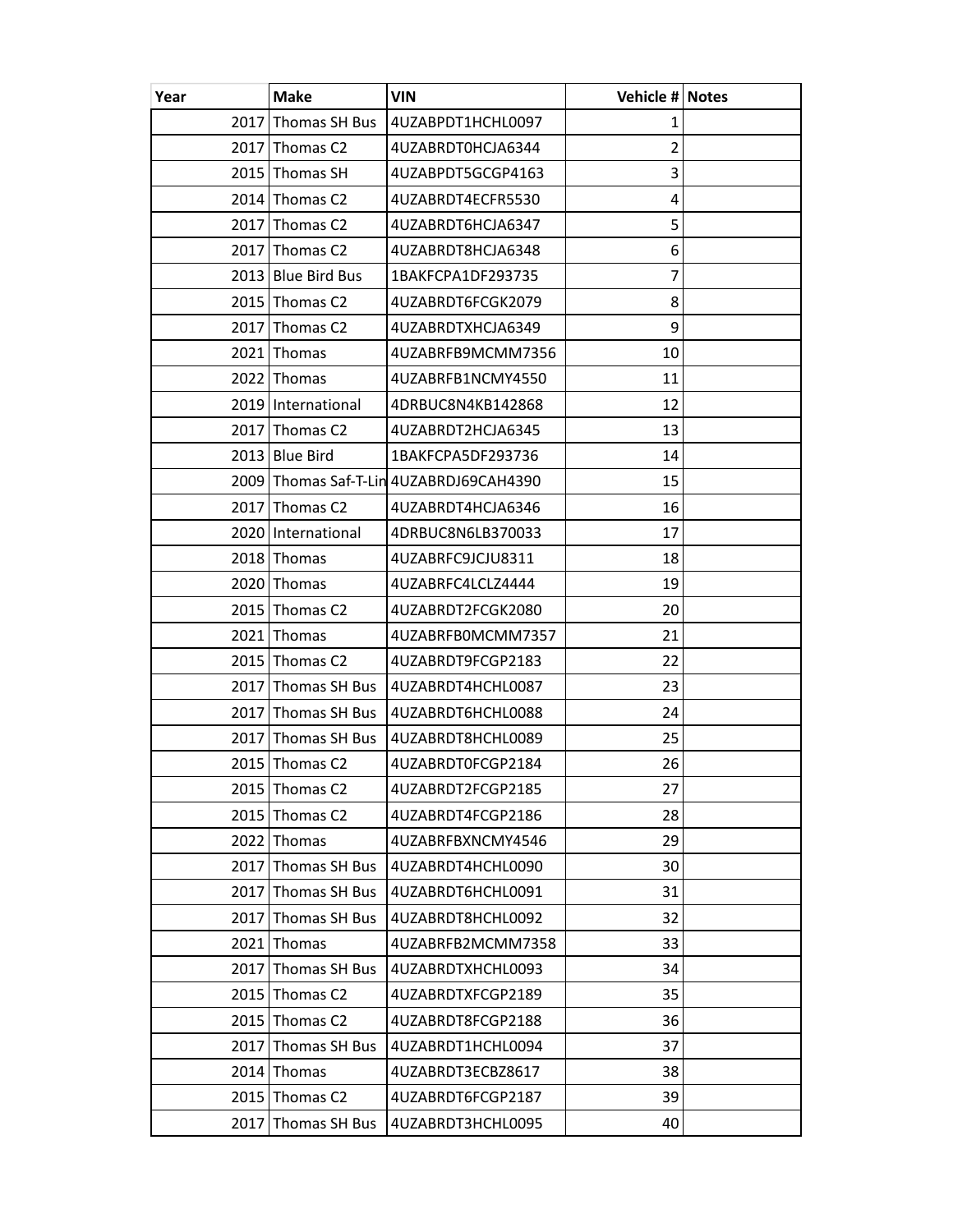| Year | Make                         | <b>VIN</b>                              | Vehicle # Notes |  |
|------|------------------------------|-----------------------------------------|-----------------|--|
|      | 2017 Thomas SH Bus           | 4UZABRDT5HCHL0096                       | 41              |  |
|      | 2020 Thomas                  | 4UZABRFC3LCLY3662                       | 42              |  |
|      |                              | 2009 Thomas Saf-T-Lin 4UZABRDJ89CAH4391 | 44              |  |
|      | 2021 Thomas                  | 4UZABRFB4MCMM7359                       | 45              |  |
|      | $2014$ Thomas C <sub>2</sub> | 4UZABRDT6ECFR5531                       | 46              |  |
|      | 2014 Thomas C2               | 4UZABRDT8ECFR5532                       | 47              |  |
|      | 2008 Thomas                  | 4UZABRDJ38CZ15078                       | 48              |  |
|      | 2016 Thomas SH Bus           | 4UZABRDT0GCGX9783                       | 49              |  |
|      | 2018 Thomas                  | 4UZABRFC0JCJU8312                       | 50              |  |
|      | 2021 Thomas                  | 4UZABRFB0MCMM7360                       | 51              |  |
|      | 2007 Freightliner            | 4UZAAXCS17CX72471                       | 52              |  |
|      | 2014 Thomas C2               | 4UZABRDTXECFR5533                       | 53              |  |
|      | 2020 Thomas                  | 4UZABRFC5LCLY1315                       | 54              |  |
|      | 2014 Thomas C2               | 4UZABRDT1ECFR5534                       | 55              |  |
|      | $2014$ Thomas C <sub>2</sub> | 4UZABRDT3ECFR5535                       | 56              |  |
|      | 2020 Thomas                  | 4UZABRFC4LCLZ4445                       | 57              |  |
|      | 2020 Thomas                  | 4UZABRFC7LCLY1316                       | 58              |  |
|      | 2014 Thomas C2               | 4UZABRDT5ECFR5536                       | 59              |  |
|      | 2017 Thomas                  | 4UZABRFC7JCJW1025                       | 61              |  |
|      | 2022 Thomas                  | 4UZABRFB3NCMY4551                       | 62              |  |
|      | 2018 Thomas                  | 4UZABRFC2JCJU8313                       | 65              |  |
|      | 2022 Thomas                  | 4UZABRFB5NCMY4552                       | 66              |  |
|      | 2022 Thomas                  | 4UZABRFB1NCMY4547                       | 67              |  |
|      | 2020 Thomas                  | 4UZABRFC4LCLZ4446                       | 68              |  |
|      | 2018 Thomas                  | 4UZABRFC4JCJU8314                       | 69              |  |
|      | 2020 Thomas                  | 4UZABRFC9LCLY1317                       | 70              |  |
|      | 2008 Thomas                  | 4UZABRDJ38CZ15081                       | 71              |  |
|      | 2020 Thomas                  | 4UZABRFC0LCLY1318                       | 72              |  |
|      | 2008 Thomas                  | 4UZABRDJ58CZ15082                       | 73              |  |
|      | 2008 Thomas                  | 4UZABRDJ78CZ15083                       | 74              |  |
|      | 2022 Thomas                  | 4UZABRFB5NCMY4549                       | 75              |  |
| 2020 | Thomas                       | 4UZABRFC4LCLZ4447                       | 76              |  |
|      | 2013 Blue Bird Bus           | 1BAKFCPA9DF293739                       | 77              |  |
| 2009 |                              | Thomas Saf-T-Lin 4UZABRDJX9CAH4392      | 79              |  |
| 2009 |                              | Thomas Saf-T-Lin 4UZABRDJ19CAH4393      | 80              |  |
|      | $2011$ Thomas                | 4UZABRDJ1BCAW1606                       | 84              |  |
|      | 2011 Thomas                  | 4UZABRDJ3BCAW1607                       | 85              |  |
|      | 2018   International         | 4DRBUC8N2JB520829                       | 86              |  |
|      | 2022 Thomas                  | 4UZABRFB3NCMY4548                       | 87              |  |
|      | 2022 Thomas                  | 4UZABRFB7NCMY4553                       | 88              |  |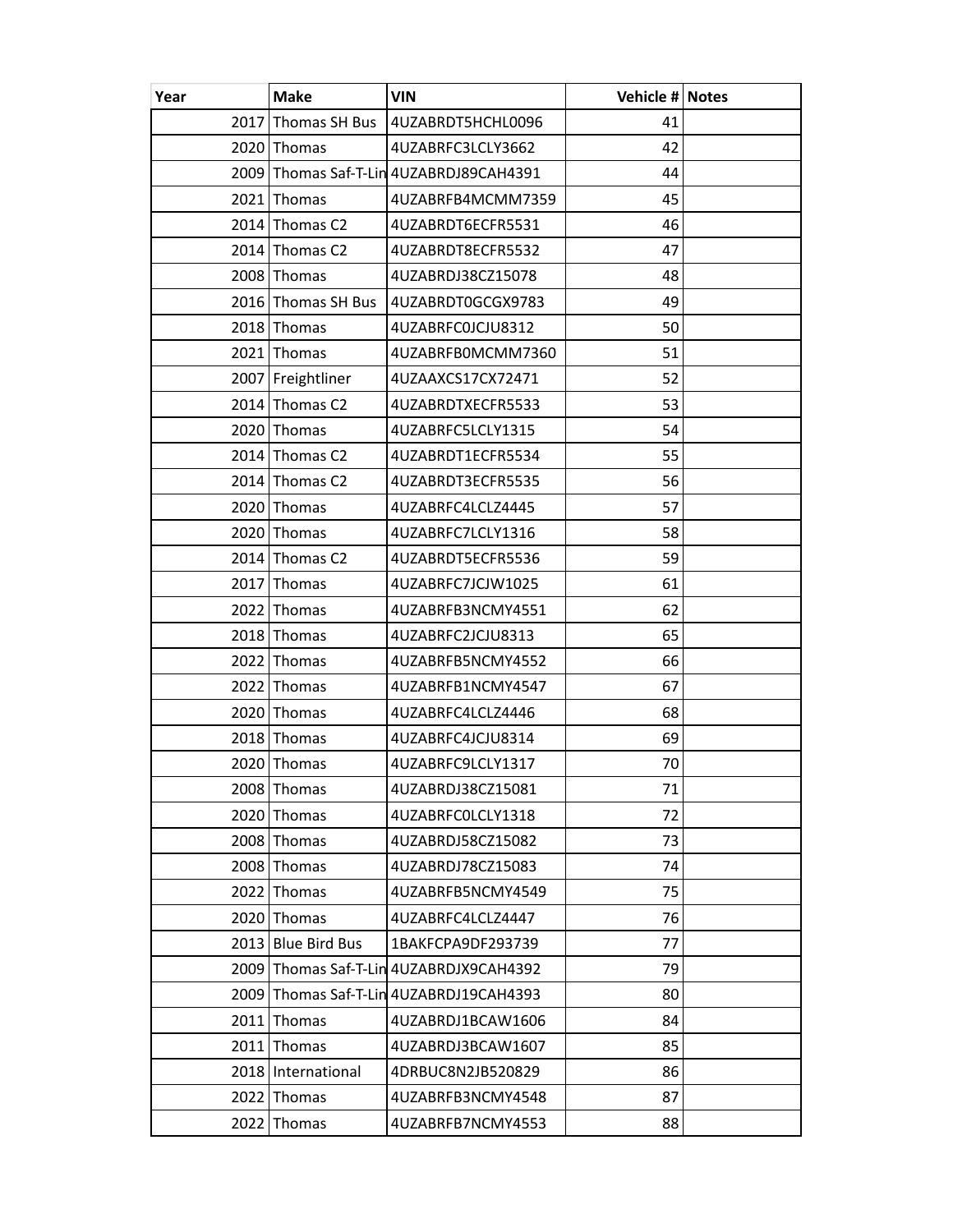| Year | <b>Make</b>                | <b>VIN</b>                              | Vehicle # Notes |                     |
|------|----------------------------|-----------------------------------------|-----------------|---------------------|
| 2022 | Thomas                     | 4UZABRFB5NCMZ2327                       | 89              |                     |
| 2022 | Thomas                     | 4UZABRFB9NCMZ2329                       | 90              |                     |
|      | 2022 Thomas                | 4UZABRFB7NCMZ2328                       | 91              |                     |
|      | 2021 Thomas                | 4UZABRFB0MCMM7343                       | 92              |                     |
|      | 2007 Freightliner          | 4UZAAXCS27CX72477                       | 93              |                     |
| 2022 | Thomas                     | 4UZABRFB1NCNK7834                       | 94              |                     |
|      |                            | 2009 Thomas Saf-T-Lin 4UZABRDJ39CAH4394 | 96              |                     |
|      | 2014 Thomas                | 4UZABPDT8ECFG0876                       | 98              |                     |
|      | 2014 Thomas C <sub>2</sub> | 4UZABRDT7ECFR5537                       | 99              |                     |
|      | $2014$ Thomas C2           | 4UZABRDT9ECFR5538                       | 100             |                     |
|      | 2014 Thomas C <sub>2</sub> | 4UZABRDT0ECFR5539                       | 101             |                     |
|      | 2015 Thomas C2             | 4UZABRDT6FCGP2190                       | 102             |                     |
|      | 2014 Thomas C2             | 4UZABRDT2ECFT2992                       | 103             |                     |
|      | 2014 Thomas                | 4UZABRDT5ECBZ8618                       | 104             |                     |
|      | 2014 Thomas                | 4UZABPDTXECFG0877                       | 105             |                     |
|      | 2014 Thomas                | 4UZABPDT5ECFH2306                       | 106             |                     |
|      | $2014$ Thomas              | 4UZABPDT1ECFG0878                       | 107             |                     |
|      | 2020 Thomas                | 4UZABRFC4LCLZ4448                       | 108             |                     |
| 2017 | Thomas                     | 4UZABPDT9HCHM7021                       | 109             |                     |
|      | 2018 Thomas                | 4UZABRFC6JCJU8315                       | 110             |                     |
|      | 2018 Thomas                | 4UZABRFC9JCJW1026                       | 111             |                     |
|      | 2018 Thomas                | 4UZABRFC0JCJW1027                       | 112             |                     |
|      | 2018 Thomas                | 4UZABRFC2JCJW1028                       | 113             |                     |
|      | 2019 International         | 4DRBUC8N5KB710268                       | 114             |                     |
|      | 2019 International         | 4DRBUC8N7KB710269                       | 115             |                     |
|      | 2019 International         | 4DRBUC8N1KB710316                       | 200             |                     |
|      | 2017 International         | 4DRBUC8N1HB283714                       | 201             |                     |
| 2021 | Thomas                     | 4UZABRFB6MCMM8223                       | 202             |                     |
| 2021 | Thomas                     | 4UZABRFB8MCMM8224                       | 203             |                     |
| 2016 | Thomas                     | 4UZABRFC2JCJW3507                       |                 | AV01 Activity Bus   |
| 2014 | Thomas C <sub>2</sub>      | 4UZABRDT7ECFS5505                       |                 | AV02 Activity Bus   |
| 2017 | Thomas                     | 4UZABRFC2JCJW3508                       |                 | AV03 Activity Bus   |
| 2020 | Thomas                     | 4UZABRFC4LCLZ4422                       |                 | AV04 Activity Bus   |
| 2015 | Thomas C <sub>2</sub>      | 4UZABRDT3GCGN8930                       | AV07            | <b>Activity Bus</b> |
| 2022 | Thomas                     | 4UZABRFB6NCNL6304                       |                 | AV08 Activity Bus   |
| 2022 | Thomas                     | 1GB3GRB71M1190015                       |                 | AV09 Minibus        |
| 2022 | Thomas                     | 1GB3GRB72M1189648                       |                 | AV10 Minibus        |
| 2021 |                            | Chevrolet Van - 11GB3GRB75M1192396      |                 | AV11 Minibus        |
| 2021 |                            | Chevrolet Van - 1 1GB3GRB70M1192449     |                 | AV12 Minibus        |
| 2013 | Dodge Caravan              | 2C4RDGBG1DR629471                       | MV1             | Minivan             |